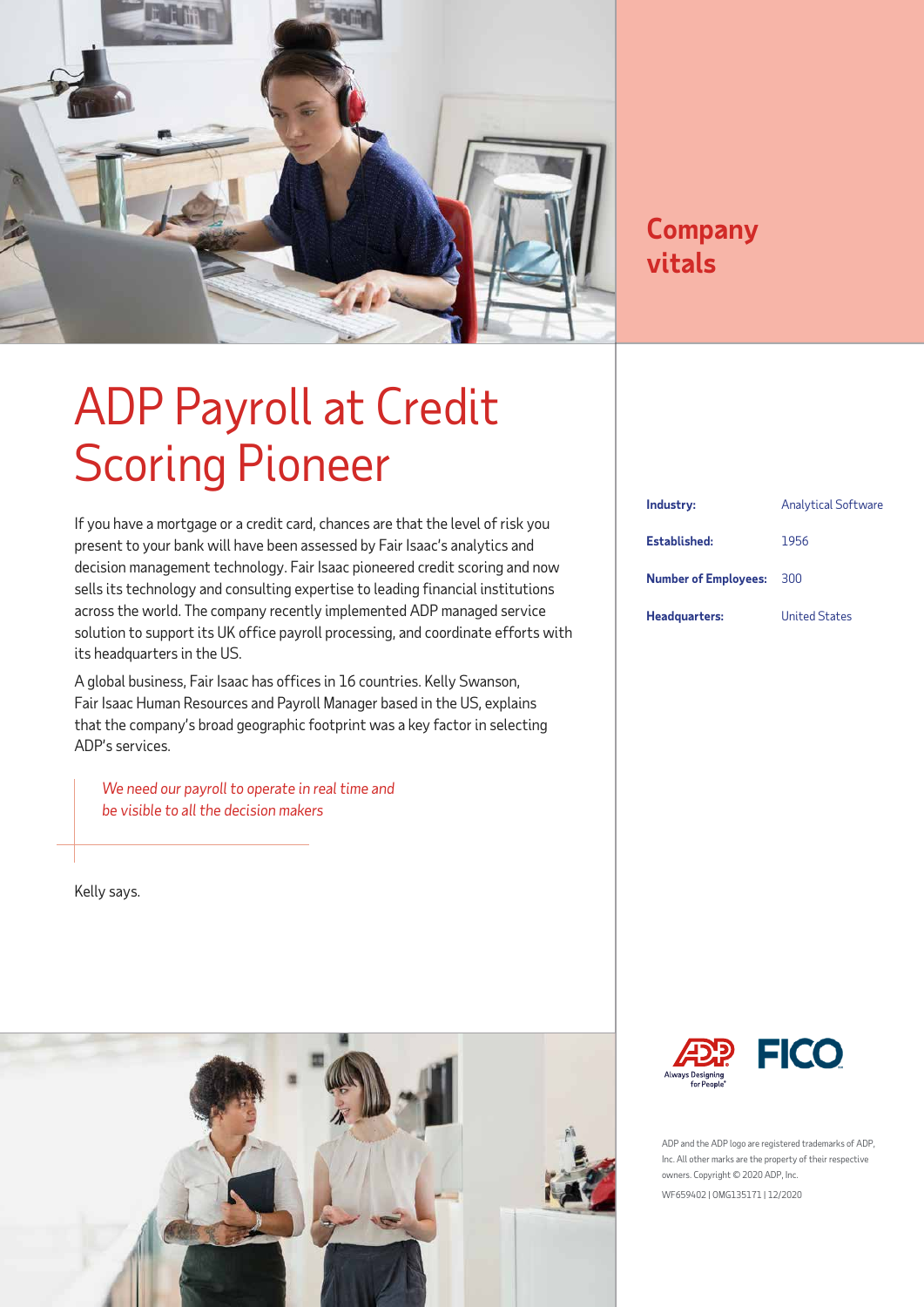Recent changes to corporate governance legislation in North America also mean that Fair Isaac must be Sarbanes-Oxley compliant, at home and abroad.

ADP managed service addresses both of Kelly's requirements for the company's UK office. ADP's solution works in real time, and, as a web-based service, allows Kelly to see what is happening in the UK irrespective of time zone differences. ADP is also Sarbanes-Oxley compliant, and, in fact, has been long before other payroll service providers in the UK. This compliance guarantee applies across ADP's whole portfolio of payroll and employee management services.

### *Making the decision to use ADP was a given*

says Sally Alderman, Fair Isaac Human Resources Consulting Lead, who is Kelly's "eyes and ears" in the UK. "The choice was about which service would suit us best, and ADP managed service made the most sense." Before switching to ADP, Sally was outsourcing her payroll to a different managed service provider, and was beginning to find that she was spending a lot of time re-checking data to make sure that it was accurate.

In addition, Fair Isaac had recently acquired a new business and decided to maintain it as a separate legal entity with its own payroll under the Fair Isaac umbrella. This meant Sally now had two payrolls to check, with a combined payroll of over 300 employees. This accelerated the need to find a better solution.

*The transition to ADP was very straightforward* 

says Sally.

# H

It's no good learning by correcting mistakes. We have to have eyes and ears on the ground in all our markets at the same time to know exactly what our global exposure in payroll looks like.

#### **Kelly Swanson**

HR & Payroll Manager at Fair Isaac





ADP and the ADP logo are registered trademarks of ADP, Inc. All other marks are the property of their respective owners. Copyright © 2020 ADP, Inc. WF659402 | OMG135171 | 12/2020